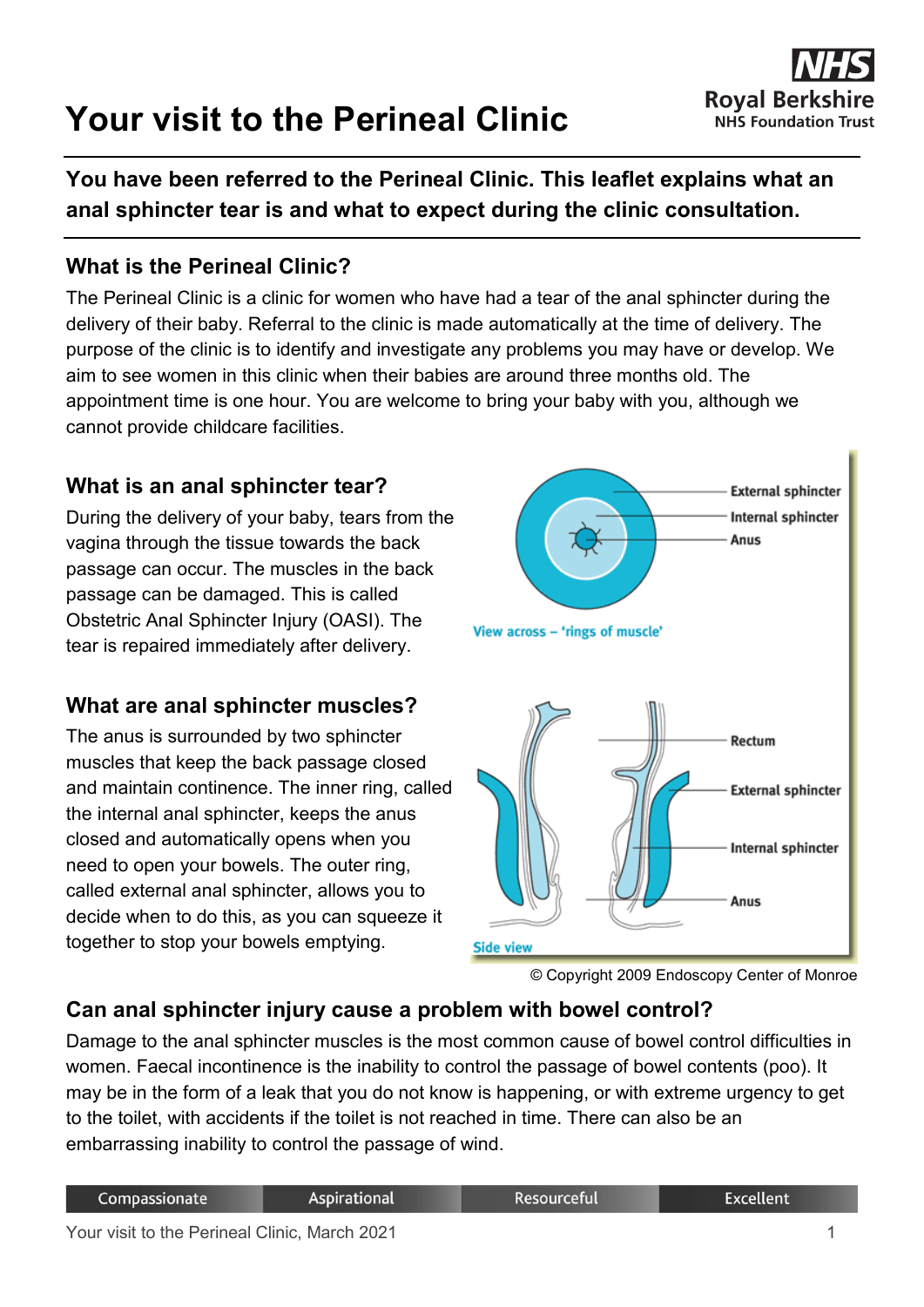# **Is there anything I can do to strengthen the damaged muscles?**

**Yes.** Any woman who has had a baby should exercise the pelvic floor muscles. These strengthen the pelvic floor muscles that have been affected by the tear.

The pelvic floor muscles are the firm supportive muscles that stretch from your pubic bone at the front of your pelvis to the base of your spine at the back. They help to hold your bladder, womb and bowel in place, and to close your bladder outlet and back passage.

When your pelvic floor muscles are well-toned, they stop leakage of urine from your bladder and wind or poo from the bowel. When you pass urine or poo, the pelvic floor muscles relax and afterwards they tighten to restore control. They actively squeeze when you laugh or cough to avoid leaking.

During the first five days, the area will feel numb and sore and it will be difficult to exercise during this period, but keep practising.

Referral to our Women's Health Physiotherapy Team is made automatically after your baby is born. They will aim to see you immediately after delivery and when your baby is around two months old.

# **What can I expect during the consultation?**

During your visit to the Perineal Clinic you will be offered:

- 1) An endo-anal ultrasound scan: A thin scan probe is placed just inside the back passage to see what the muscle looks like.
- 2) A consultation with a specialist obstetrician and gynaecologist.
- No bowel preparation is required prior to the appointment.
- Expect the entire consultation to last around one hour.
- The doctor will take a history and review your current symptoms. This is to ensure proper understanding of your condition.
- The tear you had at the time of delivery will be explained to you again, to ensure you understand what happened. If you were not given an information leaflet about the tear you had at the time of delivery, one may be given to you in clinic.
- You will be offered an examination which may include:
	- $\circ$  An inspection of the wound, to assess its healing.
	- o Digital examination of the pelvic floor muscles. This will entail some form of pressure on either side of the vagina. This is done to assess the tone of the muscles that support the bladder (waterworks) and the vagina. You may be asked to contract (pull up) your pelvic floor muscles during this part of the examination.
	- o Digital examination of the back passage, to assess the strength of the anal sphincter (muscle that controls the back passage). This is to ensure it has healed well.
- The doctor will then explain the findings to you and discuss various options for investigation and/or management with you.

#### Resourceful

**Excellent**